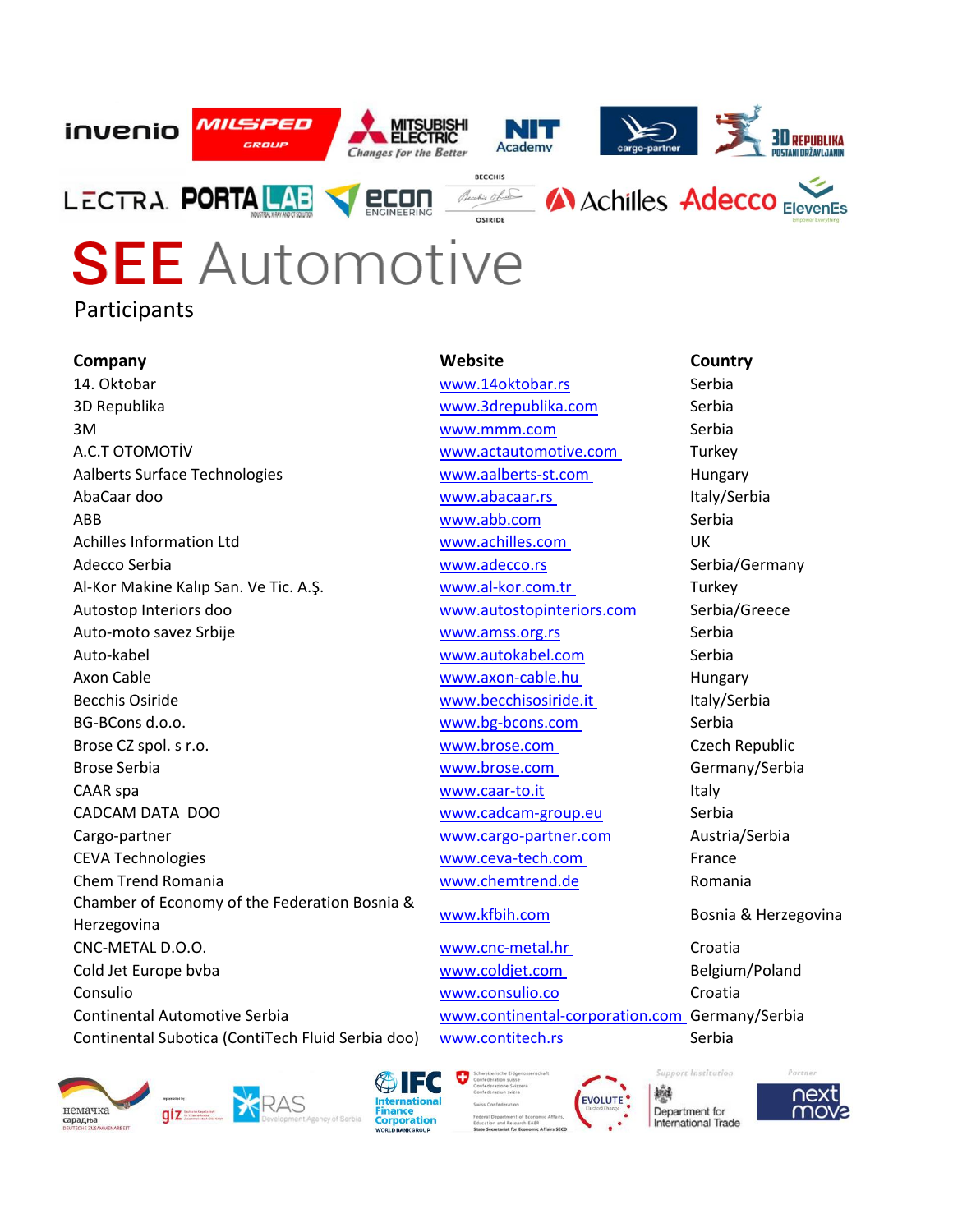

CTP Invest Serbia Danutek Kft Ogranak **www.danutek.rs** Serbia Deeta Plast doo Kikinda [www.deeta-plast.com](http://www.deeta-plast.com/) Serbia Department for International Trade [www.great.gov.uk](http://www.great.gov.uk/) UK Doherty Hungary Kft **WALLACK WWW.dohertygroup.com** Hungary/UK DOSSIS D.O.O. www.dossis.si Slovenia DSV ROAD DOO **WWW.dsv.com** Slovenia/Serbia eConEngineering [www.econengineering.com](http://www.econengineering.com/) Croatia/Hungary Ejot www.ejot.com Serbia ELETTRONICA ROSSONI RS D.O.O. Www.erhk.hk Serbia/Hong Kong ElevenEs [www.elevenes.com](http://www.elevenes.com/) Serbia Embassy of Sweden [www.swedenabroad.se/sr/embassi](http://www.swedenabroad.se/sr/embassies/srbija-beograd/) Serbia/Sweden EMEA XPRESS OOD [www.emea-xpress.com](http://www.emea-xpress.com/) Bulgaria EURO SANDOW FILIALA BUCURESTI WWW.eurosandow.ro Romania Euroccoper d.o.o. Serbia EUROCONS GROUP **WWW.EUROCONS GROUP WWW.EUROCONS SERBIA** EUROSJAJ [www.eurosjaj.com](http://www.eurosjaj.com/) Serbia Ewes Europe East National Accounts [www.ewes.com](http://www.ewes.com/) Serbia/Sweden Faculty of Engineering, University of Kragujevac [www.kg.ac.rs](http://www.kg.ac.rs/) Serbia Faculty of Mechanical Engineering The Communical Engineering Western Western Western Serbia Fakultet tehničkih nauka [www.uns.ac.rs](http://www.uns.ac.rs/) Serbia Fanuc Serbia doo [www.fanuc.eu](http://www.fanuc.eu/) Serbia Festo Automation doo [www.festo.com](http://www.festo.com/) Serbia FIMA ltd **Serbia Example 2018** WWW.fima.rs Serbia FIST PLASTIKA doo [www.fist.si](http://www.fist.si/) Slovenia/Serbia Fond za Razvoj **Kraljeva i kontrolikovanje i kontrolikovanje kao kao kontrolikovanje kao kao kontrolikovanje kao k**<br>Naseljen v Marijeva i kontrolikovanje v Marijeva i Serbia i Serbia i Serbia i Serbia i Serbia i Serbia i S FORD [www.ford.com](http://www.ford.com/) Romania Gama consulting doo ee www.gamaconsulting.rs Serbia German-Serbian Chamber of Industry and Commerce www.ahk.rs Serbia/Germany Germany Trade & Invest and American www.gtai.de and Germany GGW Gruber & Co GmbH WWW.ggwgruber.at Austria GIZ (German International Cooperation) [www.giz.de](http://www.giz.de/) Germany/Serbia GOMMA Line **Serbia** and the serbia [www.gomma.rs](http://www.gomma.rs/) Serbia Gorenje MDM doo [www.gorenje-mdm.com](http://www.gorenje-mdm.com/) Serbia/Slovenia GQsystems - Slovakia and South and Slovakia www.gqinterim.com Slovakia





**Support Institution** 戀 **EVOLUTE** Department for



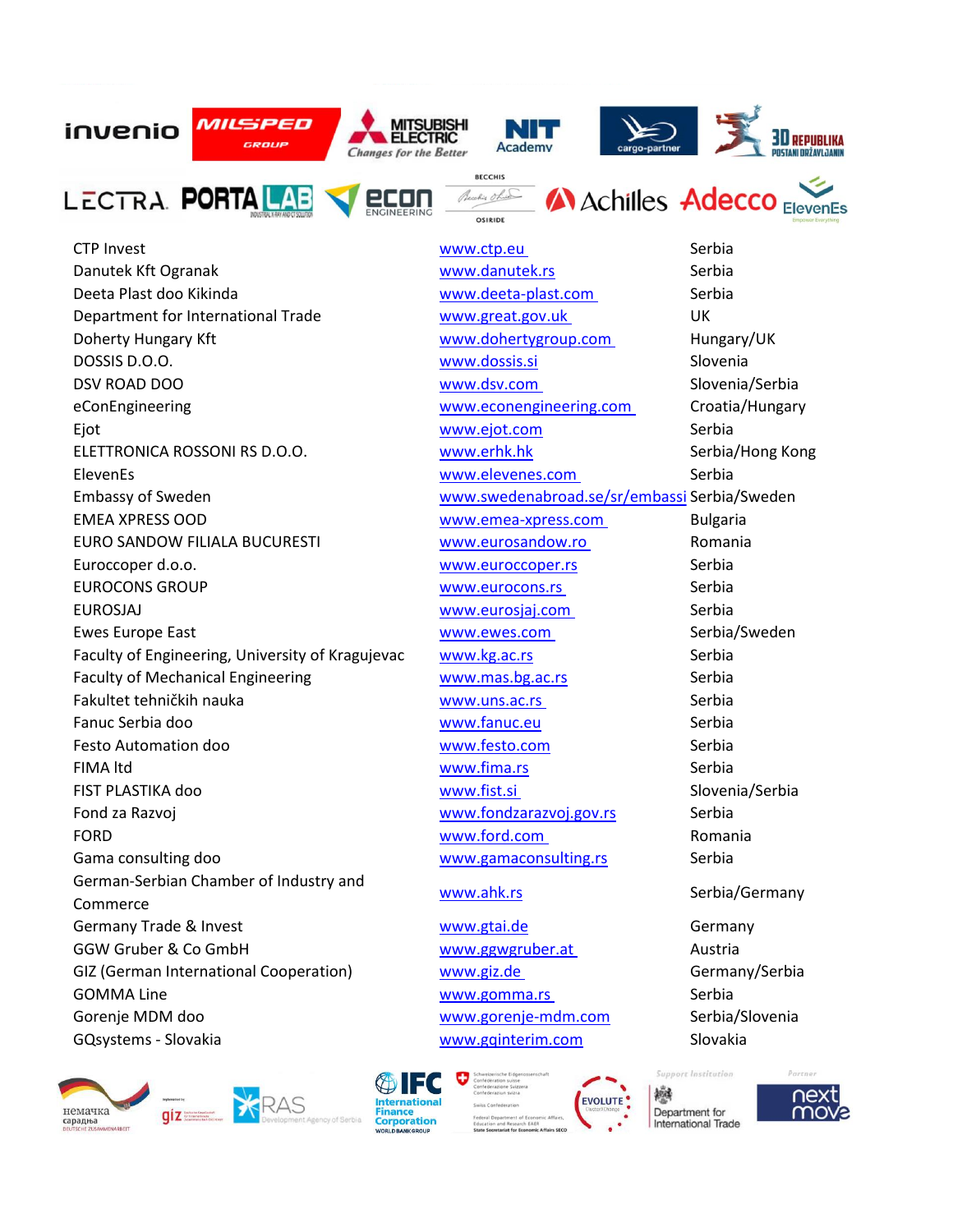

GQsystems Hungary Kft. etc. www.gqinterim.com and Hungary Gruner Serbian doo ee www.gruner.de Serbia/Germany Hi-Lex Serbia d.o.o. [www.hi-lex.com](http://www.hi-lex.com/) Serbia/Japan Hilex [www.hilex.com](http://www.hilex.com/) Japan/Serbia Hoberg&Driesch Processing GmbH www.hoberg-driesch.de/en/ Germany Hungarian Investment Promotion Agency - HIPA www.hipa.hu Hungary Hungary HTE SOURCING [www.hte-sourcing.com](http://www.hte-sourcing.com/) Slovenija Ibis Instruments [www.ibis-instruments.com](http://www.ibis-instruments.com/) Serbia ICT Cluster of Central Serbia by the control [www.ict-cs.org](http://www.ict-cs.org/) Serbia ICT Network www.ict-net.com Serbia IEEG www.ieeg.eu Serbia IMS Groups and the serbial www.ims.rs Serbial www.ims.rs Serbial Serbial Serbial Serbial Serbial Serbial Serbia INEA RBT d.o.o. www.inea-rbt.si Slovenija INEA SR d.o.o. **Serbia** and the serbial wave [www.inea.rs](http://www.inea.rs/) Serbial Serbial Serbial Serbial Serbial Serbial Serbial Serbial Serbial Serbial Serbial Serbial Serbial Serbial Serbial Serbial Serbial Serbial Serbial Serbial Serbi INJECTION MOULDING PRILEP **WWW.imp.mk** Www.imp.mk North Macedonia Inmold Plast [www.inmold-ltd.com](http://www.inmold-ltd.com/) Serbia Ino-Vend Solutions doo [www.inovend.rs](http://www.inovend.rs/) Hungary/Serbia International Finance Corporation - IFC www.ifc.org Serbia/International Invenio [www.invenio.rs](http://www.invenio.rs/) Poland/Serbia IRT3000 [www.irt3000.com](http://www.irt3000.com/) Slovenia/Serbia Izit d.o.o [www.izit.hr](http://www.izit.hr/) Croatia Japanese Business Alliance in Serbia buon www.jbas.rs Serbia/Japan K.Hartwall Oy Ab **Wartwall.com** [www.k-hartwall.com](http://www.k-hartwall.com/) Serbia KIP Consulting The Consulting Consulting Consulting WWW.kip.co.rs Serbia Konnect- Volkswagen Group Innovation Hub [www.konnect-vwgroup.com](http://www.konnect-vwgroup.com/) Israel Kostal Macedonija [www.kostal.com](http://www.kostal.com/) Macedonia KOVIKOR D.O.O. [www.kovikor.si](http://www.kovikor.si/) Slovenija KVT-Fastening d.o.o. **WATE:** [www.kvt-fastening.com](http://www.kvt-fastening.com/) Serbia Lectra Deutschland GmbH [www.lectra.com](http://www.lectra.com/) Germany LEONI Wiring System Southeast [www.leoni.com](http://www.leoni.com/) Germany/Serbia Lira **Extra anti-acceptable and anti-acceptable anti-acceptable anti-acceptable anti-acceptable anti-acceptable anti-acceptable and serbial serbial serbial serbial serbial serbial serbial serbial serbial serbial serbial se** Logistika I transport and the serbia [www.beologistika.rs](http://www.beologistika.rs/) Serbia ManpowerGroup Srbija www.manpowergroup.rs Serbia MDE CONVERTING SRL [www.mdegroup.ro](http://www.mdegroup.ro/) Romania Mecafor Products Doo **by Community Community** Mecafor-lfa.com France/Serbia METAL-CINKARA DOO [www.metalcinkara.co.rs](http://www.metalcinkara.co.rs/) Serbia







**Support Institution** 戀 Department for **International Trade** 

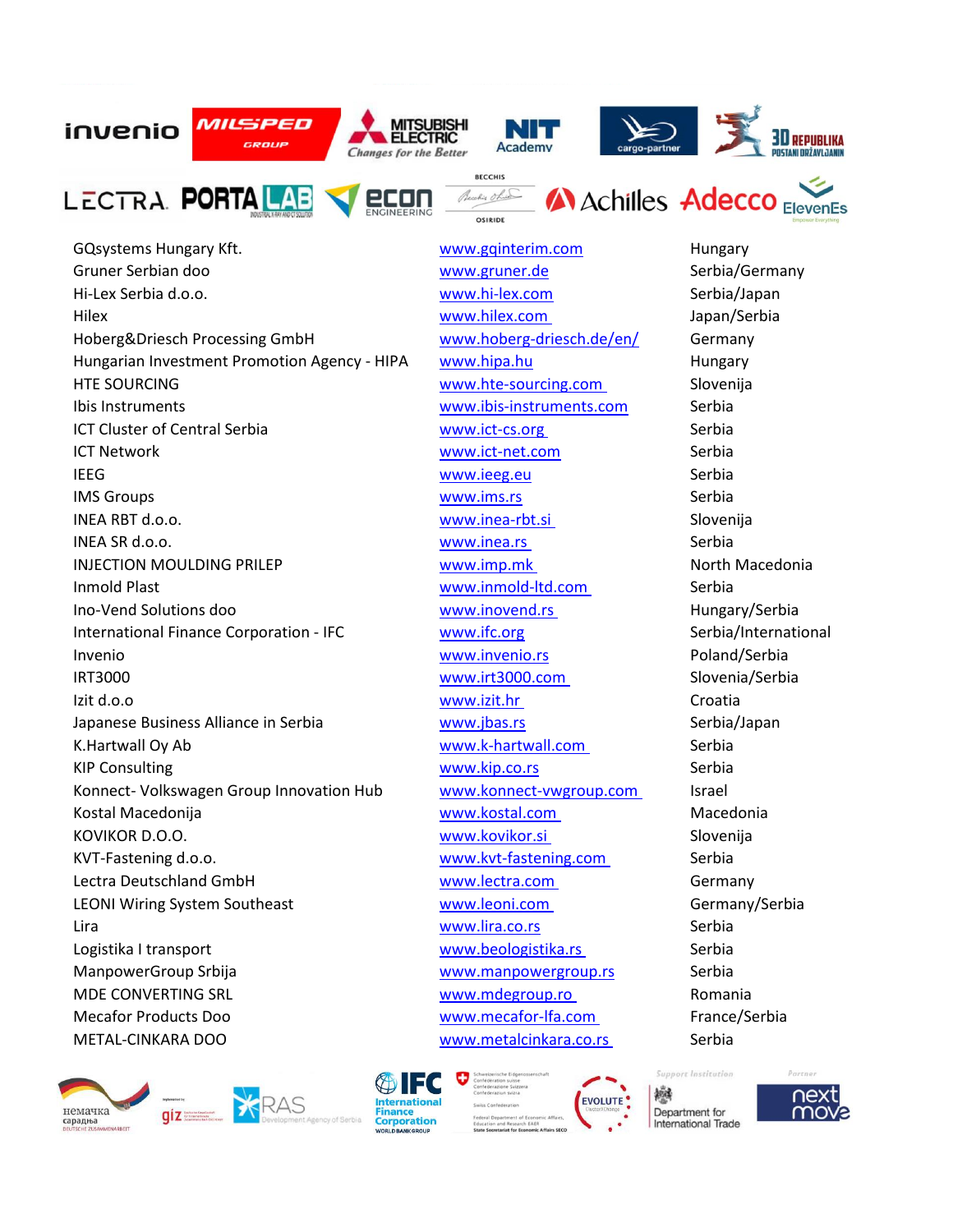





Mitsubishi Electric Europe [www.mitsubishielectric.com](http://www.mitsubishielectric.com/) France/Serbia Neofyton Serbia and Serbia [www.neofyton.com](http://www.neofyton.com/) Serbia Next Move **www.nextmove.fr** France Nidec Electric Motor Serbia d.o.o. et al. [www.nidec-ma.com](http://www.nidec-ma.com/) Serbia/Japan NIT Institute LLC [www.nit-institute.com](http://www.nit-institute.com/) Serbia Nordmann, Rassmann doo [www.nordmann.global](http://www.nordmann.global/) Serbia Northvolt AB [www.northvolt.com](http://www.northvolt.com/) Sweden Philip Morris Services and Serbia [www.pmi.com](http://www.pmi.com/) Serbia Plastoplan plastika DOO [www.plastoplan.rs](http://www.plastoplan.rs/) Serbia Poliform d.o.o. **WWW.poliform.co.rs** Serbia Porta lab d.o.o **www.portalab.rs** Serbia QFD Ltd. **WWW.qfd.hu Hungary** Hungary Robert Bosch Gmbh **WALLACK CONGROOT CONGROOT WWW.bosch.com** Germany/Serbia Royale International Couriers **WWW.**royaleinternational.com Hong Kong Saraj-komerc [www.saraj-komerc.com](http://www.saraj-komerc.com/) Bosnia & Herzegovina Sentronis [www.sentronis.com](http://www.sentronis.com/) Serbia Serbian Chamber of Commerce Www.pks.rs Www.pks.rs Serbia Serbian Development Agency - RAS [www.ras.gov.rs](http://www.ras.gov.rs/) Serbia Snetor Balkan d.o.o. [www.snetor.com](http://www.snetor.com/) Serbia SPON d.o.o. Serbia Stellantis [www.stellantis.com](http://www.stellantis.com/) Serbia/Netherland Strat-Z LLC USA Stratasys [www.stratasys.com](http://www.stratasys.com/) United Kingdom Streit Nova doo www.groupe-streit.com Serbia Takenaka Europe GmbH [www.takenaka.rs](http://www.takenaka.rs/) Japan/Serbia TE Connectivity Sensor Solutions SRL WWW.te.com Romania Teknia KG [www.tekniagroup.com](http://www.tekniagroup.com/) Serbia Telekom Srbija a.d. Serbia TE-TE PLAST DOOEL SKOPJE [www.teteplast.com](http://www.teteplast.com/) Macedonia Tom-Ferr Zrt. [www.tomferr.hu](http://www.tomferr.hu/) Hungary Top Teh Serbia Topomatika www.topomatika.hr Croatia TOYO Corporation [www.toyo.co.jp/english/](http://www.toyo.co.jp/english/) Japan/Serbia TPV Šumadija November 2008. Na osvoje se v Moralija v Moralija Serbia/Slovenia Trigo Serbia doo [www.trigo-group.com](http://www.trigo-group.com/) Serbia





Milšped doo [www.milsped.com](http://www.milsped.com/) Serbia

**Support Institution** 繊 Department for

**EVOLUTE** 



**International Trade**